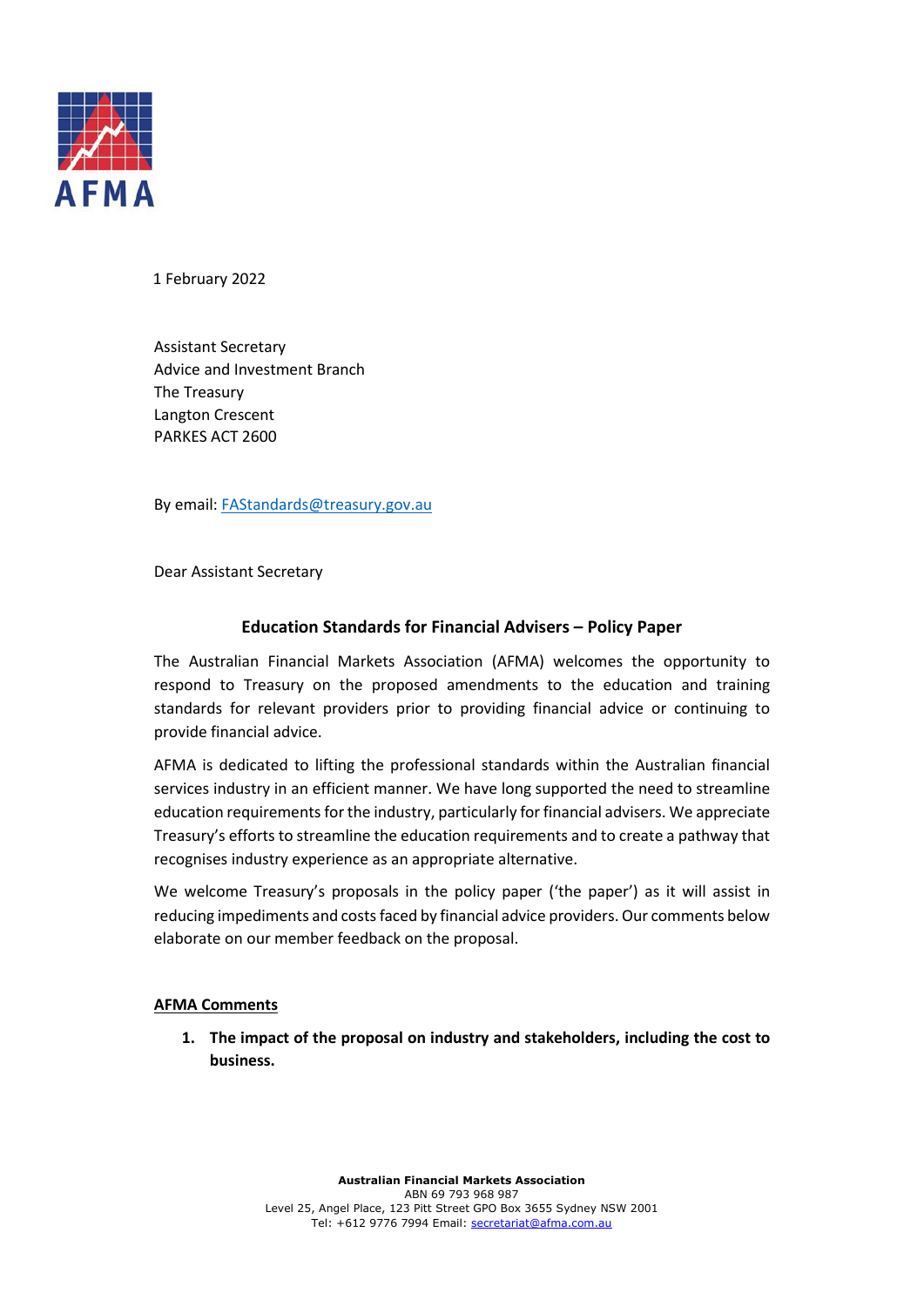AFMA commends Treasury's work and very much welcomes the changes proposed under the Education pathway. The proposal greatly increases the flexibility of the system to better reflect the wide variety of roles that involve financial advice. The previous arrangements ignored the reality that there are many financial advice roles outside of financial planning and required a one-size-fits-all approach that was inappropriate and inefficient. The self-assessment aspects of the courses will greatly increase both the flexibility and efficiency of the arrangements for industry, for those entering the industry and for Government.

We also strongly support the ability to combine elements of different degrees as this will broaden the skills that new entrants can bring to the sector. Finally, we commend the inclusion of VET sector courses. While AFMA has recently entered a partnership with Macquarie University, a TEQSA sector provider, we are still strong believers in the value of VET sector courses in relation to employment related training.

AFMA welcomes the proposed policy that recognises the skill and knowledge of experienced advisers. We note this will expand customers' access to more experienced advisers who might have previously left the industry. We also appreciate the recognition of tertiary qualifications from relevant study areas that will equip advisers with skills and knowledge to provide advice on financial markets products. Reduced education uplift costs and adviser study hours will lower barriers to entry for both new and experienced advisers.

The paper proposes that to meet the experience requirement, "an individual must have been authorised to provide personal advice to retail clients in relation to relevant financial products for 10 or more years in the preceding 12 years".

AFMA seeks clarity on whether the experience requirement requires an adviser to have been registered on the Financial Advisers Register (FAR) for 10 out of the 12 years to qualify. We hold this should not be required and the focus should be on meeting the relevant experience threshold. There are advisers who were authorised to provide advice but who were not necessarily listed on the FAR before the FASEA requirements came in and who will therefore not benefit from this pathway when they would meet the substantive requirements. Treasury's clarification on this point would be appreciated.

**2. Whether the proposal meets the policy objective of streamlining the education standard and whether the proposed approach appropriately recognises on-thejob experience while ensuring there is a base level of knowledge across the financial advice industry.**

### *Education*

AFMA supports that the proposed education pathway streamlines the education standard and will ultimately benefit end customer service outcomes. The proposals also address some of AFMA's long-standing concerns with the FASEA requirements that lacked recognition of relevant degrees. This approach also recognises the value of diverse tertiary education backgrounds to an organisation.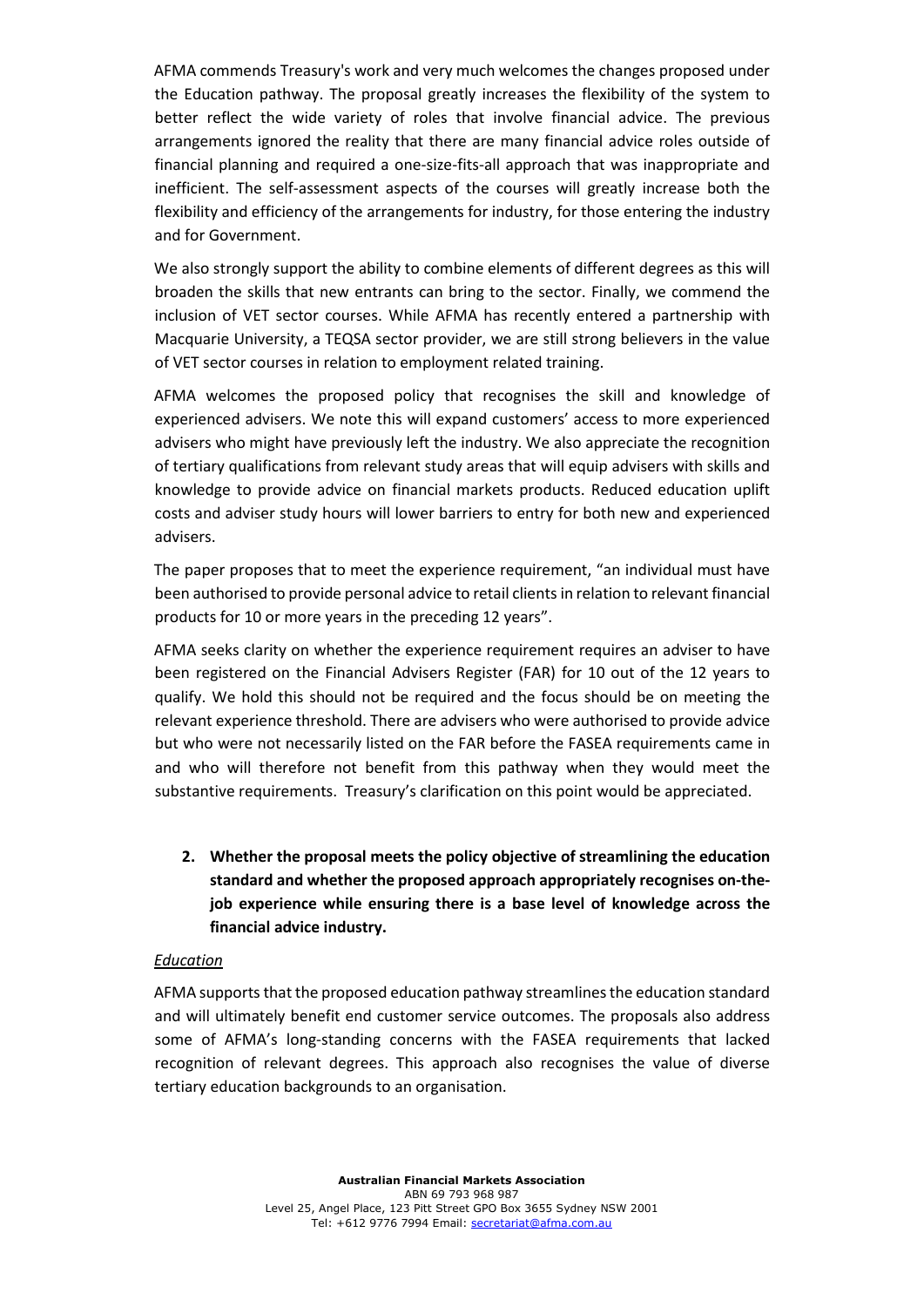We also welcome that the proposals place the onus back on licensees to determine the requirements for a particular type of advice rather than proposing a one-size-fits-all standard based on the form of advice.

In line with our previous representations, AFMA sees potential benefits of the proposed education requirements in addressing specialist adviser roles, for example, retail FX advisers. For such roles, the proposed pathway would allow people to complement their AQF 7 or higher degrees (provided at least 6 units as described in the Annexure are covered), with industry recognised AQF 8 level courses such as Financial Markets Certificate (required for AFMA Accreditation and delivered by Macquarie University). The Financial Markets Certificate provides advisers the base level of knowledge required to provide advice on financial markets products, including conduct and ethics.

This would be a significant improvement over the FASEA requirements as specialist advisers would not be *required* to complete generic and non-relevant financial planning qualifications. The absence of restrictive requirements would increase the access to a larger talent pool of appropriately qualified people and save licensees the high costs of upskilling specialist advisers in their roles.

AFMA also seeks clarity on whether an adviser must have passed the FASEA exam to qualify for the experience pathway. There are several advisers who have removed their FAR registrations by 1 Jan 2022 assuming the current FASEA requirements would remain in place. These advisers may not be able to benefit from the new pathway unless the deadline for the FASEA exam is changed, as any period until the new legislation is passed would count as part of their 12 year experience window.

#### *Experience*

We note that prior to January 2019, a vast range of staff who could have gained more experience in providing advice to retail clients, ceased providing advice as the new education requirements came into effect, discouraged by the amount of study and related costs required for an experienced advisor to continue providing advice.

We propose that licensees should be allowed to count years of experience gained both (i) when authorised to provide personal advice to retail clients as well as (ii) similar experience, whether authorised or not. This recognises that there are people that may be providing financial product advice in a similar manner to an authorised adviser, where the product and other skills are comparable.

In these scenarios, AFMA supports that licensees would be required to assess which experience should qualify, in the same way that they previously would have done to authorise a representative, for example, in relation to CPD undertaken by an adviser.

Further, AFMA finds the proposed experience pathway to be restrictive in requiring 10 years as per the definition. We note from member feedback that a 5-years requirement would achieve the goal of sufficient capability and experience without rendering a whole cohort of capable advisers ineligible.

We also propose that the experience requirement should recognise both part-time as well as full-time work experience, accounting for: (i) part-time work and (ii) career breaks. Both scenarios are likely to disproportionately impact advisers who fall in these categories but are sufficiently experienced to provide personal advice to retail clients.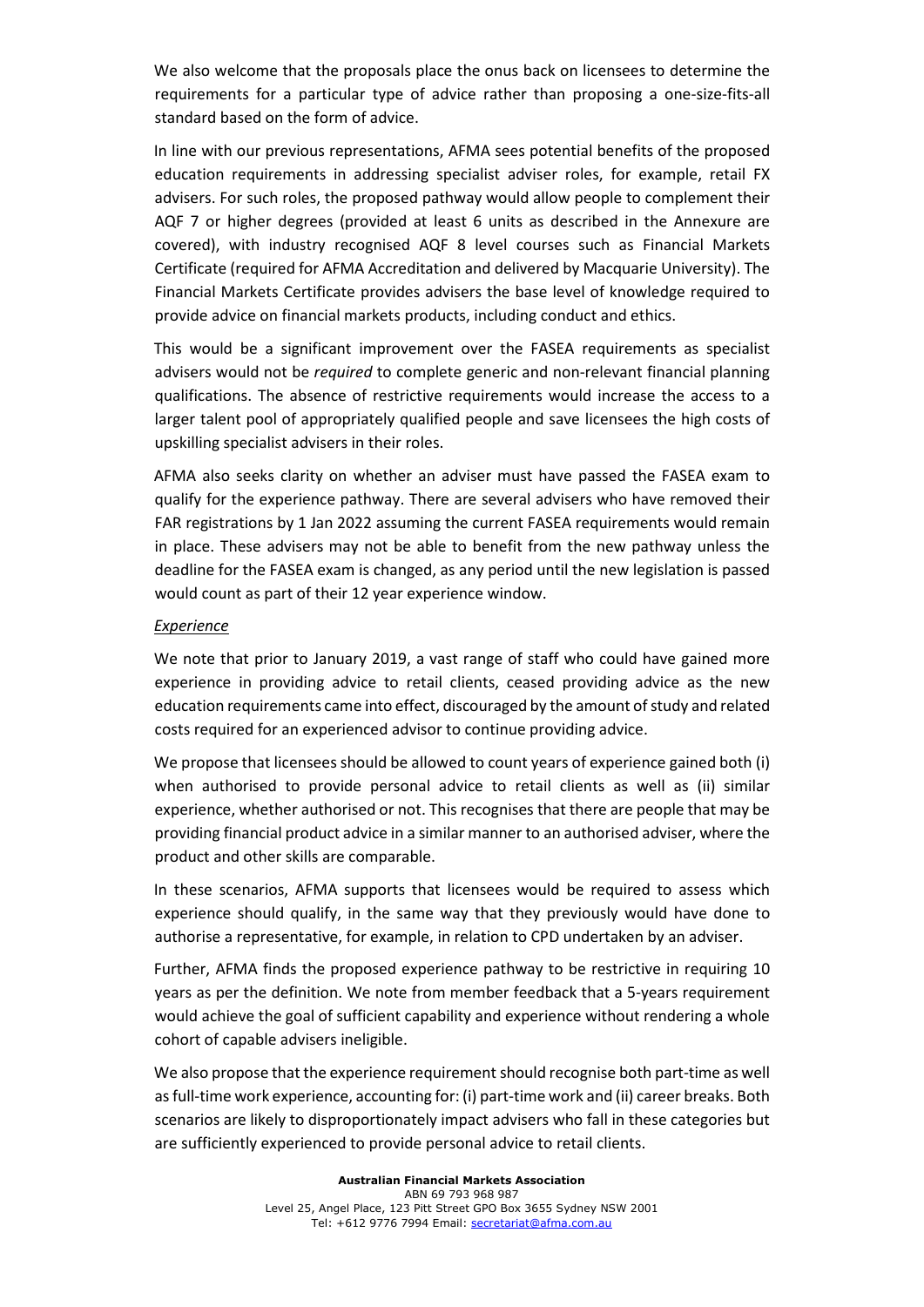- i. Part-time work: Under the FASEA CPD requirements, part time workers must complete 36 hours of CPD per annum compared to 40 hours for full time advisers. This recognises in principle that the level of experience and skills required to provide personal advice is essentially independent of the number of days worked per week. Considering that an AFSL holder may not license an adviser without ensuring that their representatives are adequately trained and competent to provide those financial services, we would support including part-time work.
- ii. Career breaks: Advisers may have taken career breaks for a number of reasons; for example, parental leave; and a number of times over the 12-year period. Two parental leaves of just over 1 year each would automatically disqualify an adviser.

AFMA supports an approach that would discount those periods entirely from the 12-year calculation. The policy should consider 12 years during which the adviser was undertaking their role rather than just the calendar period.

Further, AFMA seeks confirmation if the proposed changes are an addendum to existing pathway or a replacement, noting there should be clarity on the requirements for people who are in between the experience and new-entrant pathways. In such a case, we seek more understanding around pathways for people who have some experience (e.g. 3-5 years), may be in the process of meeting existing pathway requirements (spending effort, time and cost to meet with the current standard), and may or may not hold relevant degrees.

# **3. What would enable other education providers such as registered training organisations and professional associations to offer courses that meet the proposed education requirements at an AQF 7, 8 or 9 level?**

AFMA welcomes the removal of the requirement for tertiary education providers to 'opt in'. The proposal opens up the opportunities to combine TEQSA and ASQA qualifications, thus ultimately increasing customer access to a wide range of firms. By leveraging the existing TEQSA accreditation process and accepting relevant courses, AFMA believes education providers will be able to, with greater ease, accommodate the proposed education requirements.

**4. Whether the professional year standard (set out in the Corporations (Work and Training Professional Year Standard) Determination 2018) should be amended to require additional study at a Graduate Certificate or Diploma (AQF 8) level to complement the broadening of the relevant fields of study. These could be done in a specialised area of the licensee and new entrant's choosing, allowing the professional year candidate to develop a deeper knowledge alongside their practical training.**

AFMA notes that the Professional Year Standard should not be amended to mandate additional study at an AQF 8 level for new entrants. Professional year entrants already hold AQF 7 or higher qualifications, and further study required during the professional year may discourage new talent due to increased study load during the professional year.